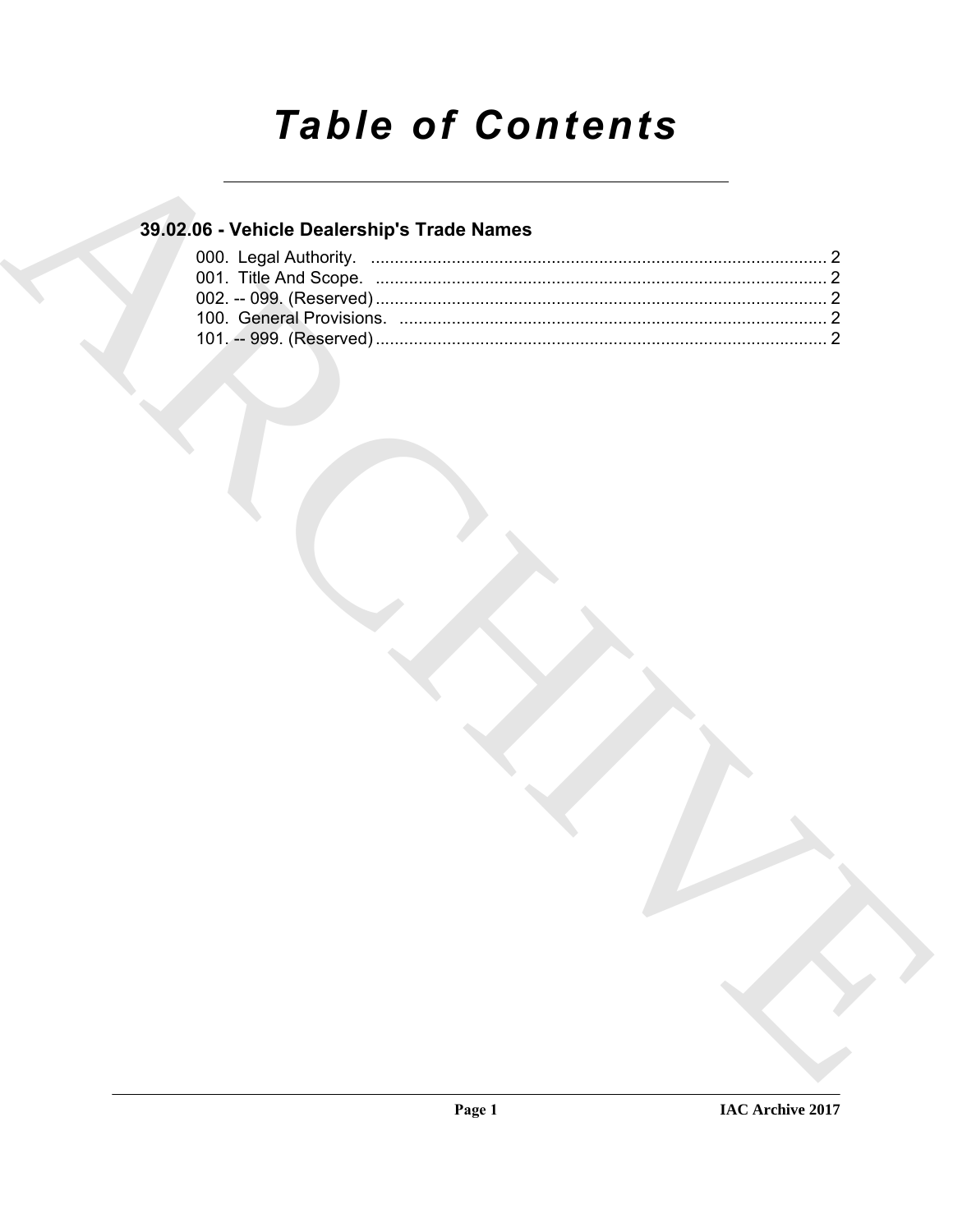#### **IDAPA 39 TITLE 02 CHAPTER 06**

#### **39.02.06 - VEHICLE DEALERSHIP'S TRADE NAMES**

#### <span id="page-1-1"></span><span id="page-1-0"></span>**000. LEGAL AUTHORITY.**

This rule is adopted under the authority of Section 49-1602, Idaho Code. (12-26-90)

#### <span id="page-1-2"></span>**001. TITLE AND SCOPE.**

This rule establishes minimum standards for approval of vehicle dealership applications based upon trade names. (12-26-90)

<span id="page-1-3"></span>**002. -- 099. (RESERVED)**

#### <span id="page-1-6"></span><span id="page-1-4"></span>**100. GENERAL PROVISIONS.**

<span id="page-1-8"></span><span id="page-1-7"></span>**01. Dealership Name Similar**. The Department may reject a proposed dealership license application if the trade name shown on the application is the same or deceptively similar to that of any other dealership lawfully<br>licensed and doing business in Idaho. (12-26-90) licensed and doing business in Idaho.

**CHAPTER 05**<br> **ARCHIVE OF CHALERSHIPS TRADE NAMES**<br> **ARCHIVE OF CHALERSHIPS TRADE NAMES**<br> **ARCHIVE OF CHALERSHIPS TRADE RAMES**<br> **ARCHIVE OF CHALERSHIPS TRADE RAMES**<br> **ARCHIVE OF CHARCHIPS CONTROL**<br> **ARCHIVE OF CHARCHIPS C 02. Maintain Current Trade Name**. Any vehicle dealership licensed prior to January 1, 1989, will maintain its trade name, unless the license is rescinded, canceled or delivered to the Department after January 31 of any succeeding calendar year. (12-26-90) any succeeding calendar year.

<span id="page-1-9"></span>**03. Same Name Re-Used**. When an existing dealership license is cancelled or allowed to lapse, a new p application with a same or similar trade name may be approved by the Department. (12-26-90) dealership application with a same or similar trade name may be approved by the Department.

#### <span id="page-1-5"></span>**101. -- 999. (RESERVED)**